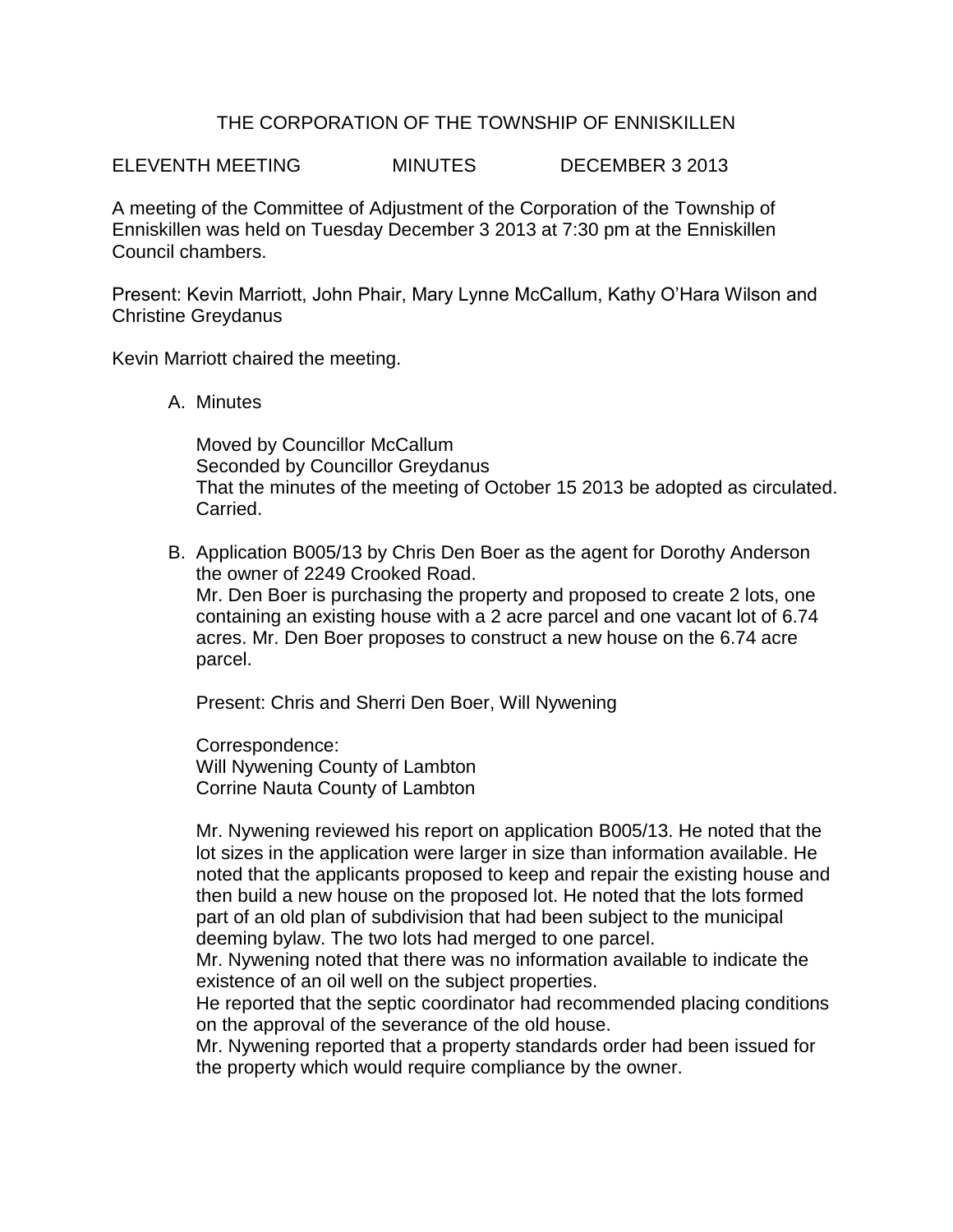## ELEVENTH MEETING 2 DECEMBER 3 2013

The new vacant lot proposed held sufficient land to permit the construction of a new house without affecting the woodlot on the property.

He reported that due to the seasonal nature of the road if a new lot was created there would be a need to improve the road access. He noted that there may be a need to construct a turn-around at the property.

Mr. Nywening reported that there was no policy within the Official Plan of the Township of Enniskillen that could be used to support the application. As a result he noted that the department could not recommend supporting the approval of the application.

The correspondence from the Septic Coordinator indicated that if a new lot was created that the applicant be required to expose the septic system for the house. In the event that the system had failed or was not contained within the property boundaries a new septic system be installed.

Christine Greydanus questioned whether a rezoning could provide the necessary approval for creation of the new lot.

Mr. Nywening noted that an Official Plan change would be required to provide policy for the severance. He noted that there was little likelihood that an Official Plan amendment of that nature would be approved.

Mr. Den Boer noted that the property had been advertised as two lots when it was listed in real estate.

Moved by Councillor O'Hara Wilson Seconded by Councillor Phair That application B005/13 be approved subject to conditions. Carried.

Conditions:

- 1. That a copy of the deed and survey in a form suitable for registration be deposited with the Secretary-Treasurer.
- 2. That a fee of \$275 be paid to the Township of Enniskillen by cash or certified cheque.
- 3. That all conditions be fulfilled within one year of the mailing of the notice of decision of this consent. The certificate of consent required by Section 53(42) of the Planning Act must be obtained within one year after the mailing of the notice of the decision of this consent. The applicant is responsible for ensuring that the provisional consent does not lapse. If the Provisional consent lapses a new application will be required. There is no provision in the Planning Act for extensions to provisional consents.